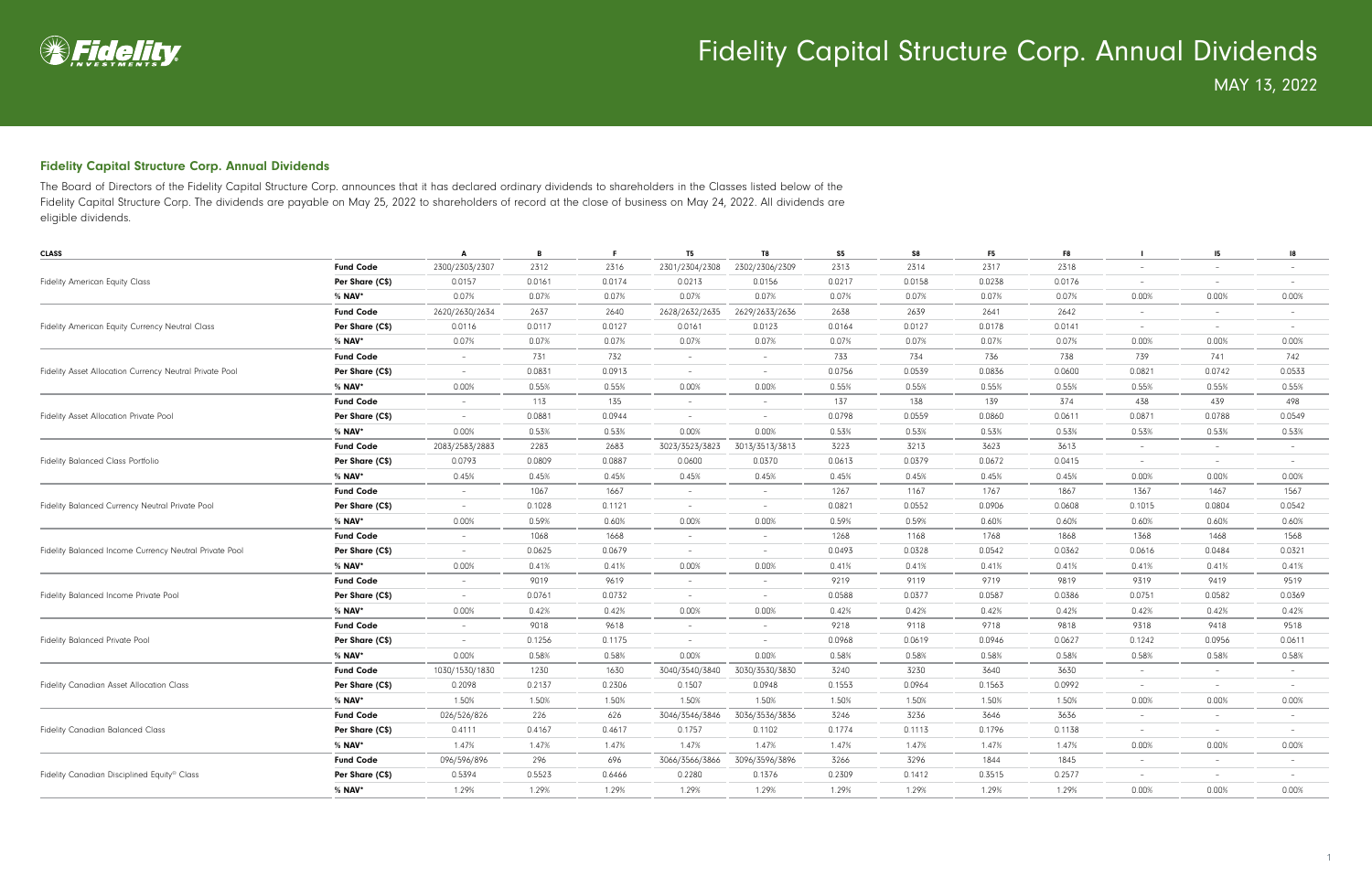

| <b>CLASS</b>                                                                                                                                                                                                                     |                  | A                        | B      | F.     | T5                       | T8                       | S <sub>5</sub>           | S8     | F <sub>5</sub>           | F8                       |                          | 15 <sub>15</sub>         | 18                       |
|----------------------------------------------------------------------------------------------------------------------------------------------------------------------------------------------------------------------------------|------------------|--------------------------|--------|--------|--------------------------|--------------------------|--------------------------|--------|--------------------------|--------------------------|--------------------------|--------------------------|--------------------------|
|                                                                                                                                                                                                                                  | <b>Fund Code</b> | $\overline{\phantom{0}}$ | 9010   | 9610   |                          |                          | 9210                     | 9110   | 9710                     | 9810                     | 9310                     | 9410                     | 9510                     |
| Fidelity Canadian Equity Private Pool                                                                                                                                                                                            | Per Share (C\$)  | $\overline{\phantom{a}}$ | 0.5292 | 0.4304 | $\overline{\phantom{a}}$ | $-$                      | 0.5376                   | 0.3373 | 0.4704                   | 0.2931                   | 0.5205                   | 0.5397                   | 0.3362                   |
|                                                                                                                                                                                                                                  | % <b>NAV</b> *   | 0.00%                    | 2.05%  | 2.05%  | 0.00%                    | 0.00%                    | 2.05%                    | 2.05%  | 2.05%                    | 2.05%                    | 2.05%                    | 2.05%                    | 2.05%                    |
|                                                                                                                                                                                                                                  | <b>Fund Code</b> | 465/466/467              | 468    | 469    | 475/477/478              | 480/481/482              | 473                      | 474    | 1754                     | 1755                     | -                        | $\sim$                   | $\overline{\phantom{a}}$ |
| Fidelity Canadian Large Cap Class                                                                                                                                                                                                | Per Share (C\$)  | 0.4326                   | 0.4379 | 0.4719 | 0.5170                   | 0.3709                   | 0.5270                   | 0.3760 | 0.4807                   | 0.3586                   |                          | $\overline{\phantom{a}}$ |                          |
|                                                                                                                                                                                                                                  | % <b>NAV</b> *   | 1.62%                    | 1.62%  | 1.62%  | 1.62%                    | 1.62%                    | 1.62%                    | 1.62%  | 1.62%                    | 1.62%                    | 0.00%                    | 0.00%                    | 0.00%                    |
|                                                                                                                                                                                                                                  | <b>Fund Code</b> | 066/366/576              | 276    | 647    | 1686/1687/1689           | 1690/1691/1692           | 1693                     | 1694   | 1695                     | 1696                     | $\overline{\phantom{0}}$ | $\sim$                   |                          |
| <b>Fidelity Canadian Opportunities Class</b>                                                                                                                                                                                     | Per Share (C\$)  | 0.3042                   | 0.3150 | 0.3726 | 0.2241                   | 0.1691                   | 0.2281                   | 0.1728 | 0.2491                   | 0.1922                   | -                        | $\overline{\phantom{a}}$ |                          |
|                                                                                                                                                                                                                                  | % NAV*           | 0.67%                    | 0.67%  | 0.67%  | 0.67%                    | 0.67%                    | 0.67%                    | 0.67%  | 0.67%                    | 0.67%                    | 0.00%                    | 0.00%                    | 0.00%                    |
|                                                                                                                                                                                                                                  | <b>Fund Code</b> | 6548/6549/6550           | 6557   | 6560   | 6551/6552/6553           | 6554/6555/6556           | 6558                     | 6559   | 6561                     | 6562                     | $\overline{\phantom{a}}$ | $-$                      | $\overline{\phantom{a}}$ |
| Fidelity CanAm Opportunities Class                                                                                                                                                                                               | Per Share (C\$)  | 0.0032                   | 0.0032 | 0.0033 | 0.0055                   | 0.0051                   | 0.0055                   | 0.0051 | 0.0057                   | 0.0053                   | $\overline{\phantom{a}}$ | $\sim$                   | $\overline{\phantom{a}}$ |
|                                                                                                                                                                                                                                  | % <b>NAV</b> *   | 0.02%                    | 0.02%  | 0.02%  | 0.02%                    | 0.02%                    | 0.02%                    | 0.02%  | 0.02%                    | 0.02%                    | 0.00%                    | 0.00%                    | 0.00%                    |
|                                                                                                                                                                                                                                  | <b>Fund Code</b> | 6580/6581/6582           | 6589   | 6592   | 6583/6584/6585           | 6586/6587/6588           | 6590                     | 6591   | 6593                     | 6594                     | $\overline{\phantom{m}}$ | $-$                      | $\overline{\phantom{a}}$ |
| Fidelity CanAm Opportunities Currency Neutral Class                                                                                                                                                                              | Per Share (C\$)  | 0.0032                   | 0.0032 | 0.0033 | 0.0055                   | 0.0050                   | 0.0055                   | 0.0051 | 0.0056                   | 0.0051                   |                          | $\overline{\phantom{a}}$ |                          |
|                                                                                                                                                                                                                                  | % <b>NAV</b> *   | 0.02%                    | 0.02%  | 0.02%  | 0.02%                    | 0.02%                    | 0.02%                    | 0.02%  | 0.02%                    | 0.02%                    | 0.00%                    | 0.00%                    | 0.00%                    |
|                                                                                                                                                                                                                                  | <b>Fund Code</b> | $\overline{\phantom{a}}$ | 9011   | 9611   | $\overline{\phantom{a}}$ | $-$                      | 9211                     | 9111   | 9711                     | 9811                     | 9311                     | 9411                     | 9511                     |
| Fidelity Concentrated Canadian Equity Private Pool                                                                                                                                                                               | Per Share (C\$)  | $\overline{\phantom{a}}$ | 0.5034 | 0.4310 | $\overline{\phantom{a}}$ | $\overline{\phantom{a}}$ | 0.5223                   | 0.3453 | 0.4875                   | 0.3068                   | 0.4995                   | 0.5127                   | 0.3384                   |
|                                                                                                                                                                                                                                  | % <b>NAV</b> *   | $0.00\%$                 | 1.85%  | 1.85%  | 0.00%                    | 0.00%                    | 1.85%                    | 1.85%  | 1.85%                    | 1.85%                    | 1.85%                    | 1.85%                    | 1.85%                    |
|                                                                                                                                                                                                                                  | <b>Fund Code</b> | $\overline{\phantom{a}}$ | 906    | 921    | $\overline{\phantom{a}}$ | $-$                      | 909                      | 926    | 922                      | 923                      | 929                      | 932                      | 937                      |
| Fidelity Concentrated Value Private Pool                                                                                                                                                                                         | Per Share (C\$)  | $\overline{\phantom{a}}$ | 0.3244 | 0.3501 | $\overline{\phantom{a}}$ | $\overline{\phantom{a}}$ | 0.3990                   | 0.2923 | 0.4379                   | 0.3203                   | 0.3213                   | 0.3938                   | 0.2880                   |
|                                                                                                                                                                                                                                  | % <b>NAV</b> *   | 0.00%                    | 1.38%  | 1.38%  | 0.00%                    | 0.00%                    | 1.38%                    | 1.38%  | 1.38%                    | 1.38%                    | 1.38%                    | 1.38%                    | 1.38%                    |
|                                                                                                                                                                                                                                  | <b>Fund Code</b> | 1020/1520/1820           | 1220   | 1620   | 3060/3560/3860           | 3020/3520/3820           | 3260                     | 3220   | 1762                     | 1763                     | $\overline{\phantom{m}}$ | $\overline{\phantom{a}}$ | $\overline{\phantom{m}}$ |
| <b>Fidelity Dividend Class</b>                                                                                                                                                                                                   | Per Share (C\$)  | 0.3887                   | 0.3936 | 0.4200 | 0.3937                   | 0.2535                   | 0.3994                   | 0.2569 | 0.4467                   | 0.3267                   |                          | $\overline{\phantom{a}}$ |                          |
|                                                                                                                                                                                                                                  | % <b>NAV</b> *   | 1.99%                    | 1.99%  | 1.99%  | 1.99%                    | 1.99%                    | 1.99%                    | 1.99%  | 1.99%                    | 1.99%                    | 0.00%                    | 0.00%                    | 0.00%                    |
|                                                                                                                                                                                                                                  | <b>Fund Code</b> | 1423/1424/1425           | 1432   | 1435   | 1426/1427/1428           | 1429/1430/1431           | 1433                     | 1434   | 1436                     | 1437                     | $\overline{\phantom{0}}$ | $-$                      |                          |
| <b>Fidelity Dividend Plus Class</b>                                                                                                                                                                                              | Per Share (C\$)  | 0.3628                   | 0.3678 | 0.4001 | 0.4592                   | 0.3383                   | 0.4697                   | 0.3447 | 0.5203                   | 0.3834                   | -                        | $-$                      |                          |
|                                                                                                                                                                                                                                  | % <b>NAV</b> *   | 2.16%                    | 2.16%  | 2.16%  | 2.16%                    | 2.16%                    | 2.16%                    | 2.16%  | 2.16%                    | 2.16%                    | 0.00%                    | 0.00%                    | 0.00%                    |
|                                                                                                                                                                                                                                  | <b>Fund Code</b> | 1075/1575/1875           | 1275   | 1675   | $\overline{\phantom{a}}$ | $-$                      | $\overline{\phantom{a}}$ |        | $\overline{\phantom{a}}$ | $\overline{\phantom{a}}$ | -                        | $-$                      | $\overline{\phantom{a}}$ |
| <b>Fidelity Emerging Markets Class</b><br>Fidelity Founders <sup>®</sup> Class<br>Fidelity Founders <sup>®</sup> Currency Neutral Class<br>Fidelity Global Balanced Class Portfolio<br>Fidelity Global Concentrated Equity Class | Per Share (C\$)  | 0.0135                   | 0.0139 | 0.0157 | $\overline{\phantom{a}}$ | $-$                      | $\sim$                   | $-$    | $\sim$                   | $-$                      | $\overline{\phantom{a}}$ | $\sim$                   | $\overline{\phantom{a}}$ |
|                                                                                                                                                                                                                                  | % <b>NAV</b> *   | 0.12%                    | 0.12%  | 0.12%  | 0.00%                    | 0.00%                    | 0.00%                    | 0.00%  | 0.00%                    | 0.00%                    | 0.00%                    | 0.00%                    | 0.00%                    |
|                                                                                                                                                                                                                                  | <b>Fund Code</b> | 6263/6264/6265           | 6272   | 6283   | 6266/6267/6268           | 6269/6270/6271           | 6273                     | 6274   | 6284                     | 6285                     | -                        | $-$                      | $\overline{\phantom{0}}$ |
|                                                                                                                                                                                                                                  | Per Share (C\$)  | 0.0140                   | 0.0141 | 0.0148 | 0.0233                   | 0.0207                   | 0.0235                   | 0.0208 | 0.0245                   | 0.0218                   |                          |                          |                          |
|                                                                                                                                                                                                                                  | $%$ NAV*         | 0.08%                    | 0.08%  | 0.08%  | 0.08%                    | 0.08%                    | 0.08%                    | 0.08%  | 0.08%                    | 0.08%                    | 0.00%                    | 0.00%                    | 0.00%                    |
|                                                                                                                                                                                                                                  | <b>Fund Code</b> | 6325/6326/6327           | 6334   | 6345   | 6328/6329/6330           | 6331/6332/6333           | 6335                     | 6336   | 6346                     | 6347                     | $\sim$                   | $\sim$                   |                          |
|                                                                                                                                                                                                                                  | Per Share (C\$)  | 0.0138                   | 0.0138 | 0.0142 | 0.0226                   | 0.0201                   | 0.0227                   | 0.0202 | 0.0236                   | 0.0209                   | $\overline{\phantom{a}}$ | $\sim$                   | $\qquad \qquad -$        |
|                                                                                                                                                                                                                                  | % NAV*           | 0.09%                    | 0.09%  | 0.09%  | 0.09%                    | 0.09%                    | 0.09%                    | 0.09%  | 0.09%                    | 0.09%                    | 0.00%                    | 0.00%                    | 0.00%                    |
|                                                                                                                                                                                                                                  | <b>Fund Code</b> | 2084/2584/2884           | 2284   | 2684   | 3024/3524/3824           | 3014/3514/3814           | 3224                     | 3214   | 3624                     | 3614                     | $\overline{\phantom{a}}$ | $\sim$                   |                          |
|                                                                                                                                                                                                                                  | Per Share (C\$)  | 0.0444                   | 0.0458 | 0.0526 | 0.0347                   | 0.0219                   | 0.0361                   | 0.0227 | 0.0415                   | 0.0263                   | $\overline{\phantom{a}}$ | $\sim$                   |                          |
|                                                                                                                                                                                                                                  | % <b>NAV</b> *   | 0.24%                    | 0.24%  | 0.24%  | 0.24%                    | 0.24%                    | 0.24%                    | 0.24%  | 0.24%                    | 0.24%                    | 0.00%                    | 0.00%                    | 0.00%                    |
|                                                                                                                                                                                                                                  | <b>Fund Code</b> | 2242/2245/2248           | 2253   | 2259   | 2243/2246/2249           | 2244/2247/2251           | 2255                     | 2257   | 2261                     | 2263                     | $\sim$                   | $\sim$                   |                          |
|                                                                                                                                                                                                                                  | Per Share (C\$)  | 0.0379                   | 0.0384 | 0.0418 | 0.0512                   | 0.0406                   | 0.0520                   | 0.0415 | 0.0572                   | 0.0462                   | $\overline{\phantom{a}}$ | $\sim$                   |                          |
|                                                                                                                                                                                                                                  | % <b>NAV</b> *   | 0.20%                    | 0.20%  | 0.20%  | 0.20%                    | 0.20%                    | 0.20%                    | 0.20%  | 0.20%                    | 0.20%                    | 0.00%                    | 0.00%                    | 0.00%                    |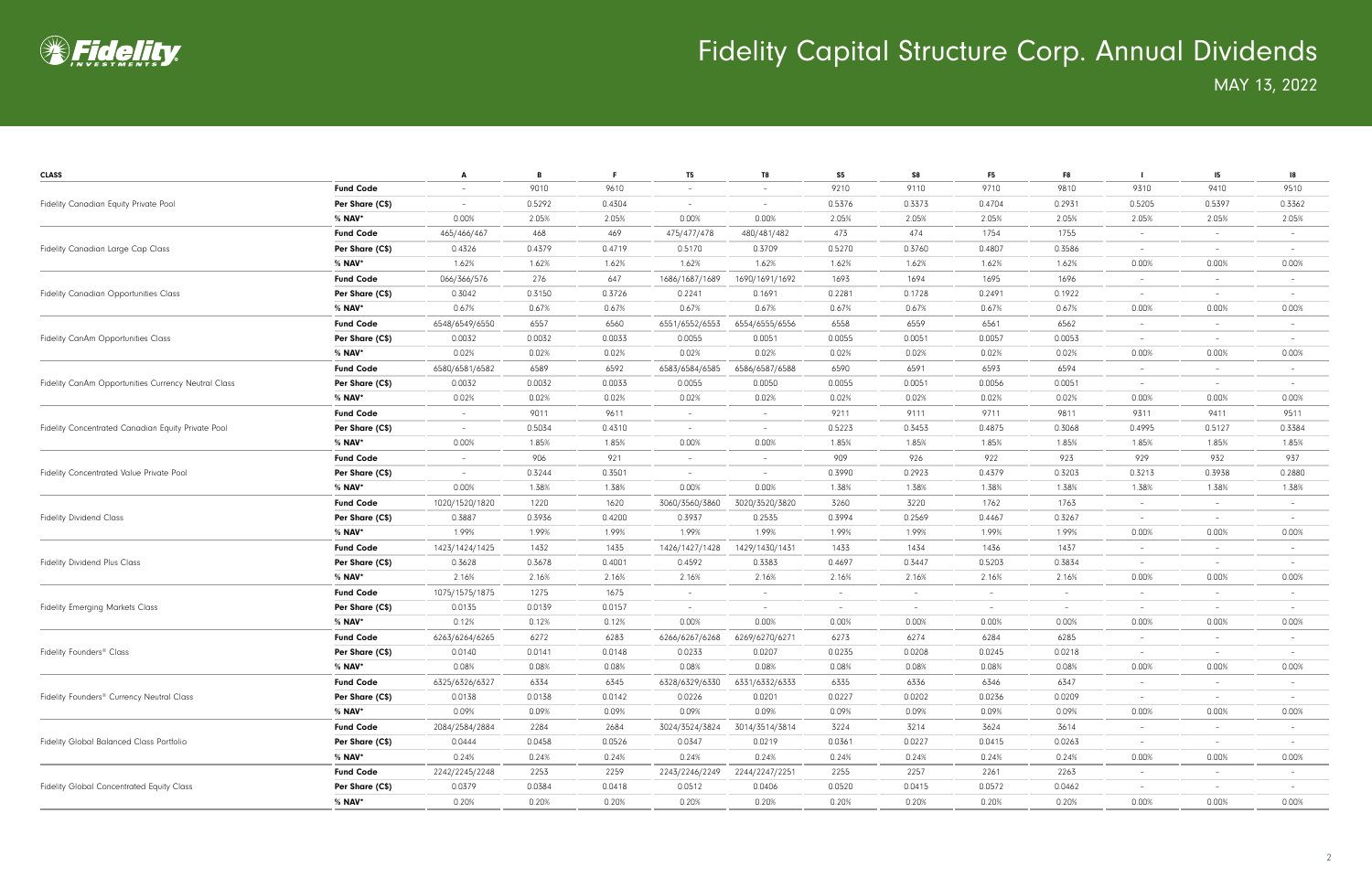

| <b>CLASS</b>                                               |                  | A                        | в      | - F    | T <sub>5</sub>           | T <sub>8</sub>                  | S <sub>5</sub> | S8     | F <sub>5</sub> | F8                                                                                                                                                                                                                                                                                                                                                                                                                                                                                                                                                                 |                          | 15                       | -18                             |
|------------------------------------------------------------|------------------|--------------------------|--------|--------|--------------------------|---------------------------------|----------------|--------|----------------|--------------------------------------------------------------------------------------------------------------------------------------------------------------------------------------------------------------------------------------------------------------------------------------------------------------------------------------------------------------------------------------------------------------------------------------------------------------------------------------------------------------------------------------------------------------------|--------------------------|--------------------------|---------------------------------|
|                                                            | <b>Fund Code</b> | 001/501/801              | 201    | 639    | 3101/3351/3501           | 3001/3551/3801                  | 3261           | 3201   | 5239           | 5240                                                                                                                                                                                                                                                                                                                                                                                                                                                                                                                                                               |                          |                          |                                 |
| Fidelity Global Disciplined Equity® Class                  | Per Share (C\$)  | 0.0197                   | 0.0202 | 0.0238 | 0.0163                   | 0.0108                          | 0.0168         | 0.0110 | 0.0190         | 0.0164                                                                                                                                                                                                                                                                                                                                                                                                                                                                                                                                                             | $\overline{\phantom{a}}$ | $-$                      |                                 |
|                                                            | % <b>NAV</b> *   | 0.09%                    | 0.09%  | 0.09%  | 0.09%                    | 0.09%                           | 0.09%          | 0.09%  | 0.09%          | 0.09%                                                                                                                                                                                                                                                                                                                                                                                                                                                                                                                                                              | 0.00%                    | 0.00%                    | 0.00%                           |
|                                                            | <b>Fund Code</b> | 1072/1172/1272           | 1372   | 1972   | 2072/2172/2272           | 1672/1772/1872                  | 1572           | 1472   | $\sim$         | $-$                                                                                                                                                                                                                                                                                                                                                                                                                                                                                                                                                                |                          | $-$                      | $\overline{\phantom{a}}$        |
| Fidelity Global Disciplined Equity® Currency Neutral Class | Per Share (C\$)  | 0.0187                   | 0.0192 | 0.0212 | 0.0208                   | 0.0123                          | 0.0212         | 0.0128 | $\sim$         | $\overline{\phantom{a}}$                                                                                                                                                                                                                                                                                                                                                                                                                                                                                                                                           | $\overline{\phantom{m}}$ | $\sim$                   | $\overline{\phantom{a}}$        |
|                                                            | % NAV*           | 0.09%                    | 0.09%  | 0.09%  | 0.09%                    | 0.09%                           | 0.09%          | 0.09%  | 0.00%          | 0.00%                                                                                                                                                                                                                                                                                                                                                                                                                                                                                                                                                              | 0.00%                    | 0.00%                    | 0.00%                           |
|                                                            | <b>Fund Code</b> | 1042/1542/1842           | 1242   | 1642   | 3052/3552/3852           | 3042/3542/3842                  | 3252           | 3242   | 1786           | 1787                                                                                                                                                                                                                                                                                                                                                                                                                                                                                                                                                               | $\overline{\phantom{a}}$ | $\sim$                   | $\overline{\phantom{a}}$        |
| <b>Fidelity Global Dividend Class</b>                      | Per Share (C\$)  | 0.0211                   | 0.0217 | 0.0248 | 0.0248                   | 0.0150                          | 0.0256         | 0.0154 | 0.0360         | 0.0265                                                                                                                                                                                                                                                                                                                                                                                                                                                                                                                                                             | $\overline{\phantom{a}}$ | $\sim$                   |                                 |
|                                                            | % <b>NAV</b> *   | 0.12%                    | 0.12%  | 0.12%  | 0.12%                    | 0.12%                           | 0.12%          | 0.12%  | 0.12%          | 0.12%                                                                                                                                                                                                                                                                                                                                                                                                                                                                                                                                                              | 0.00%                    | 0.00%                    | 0.00%                           |
|                                                            | <b>Fund Code</b> | $\overline{\phantom{a}}$ | 1065   | 1665   |                          | $\overline{\phantom{a}}$        | 1265           | 1165   | 1765           | 1865                                                                                                                                                                                                                                                                                                                                                                                                                                                                                                                                                               | 1365                     | 1465                     | 1565                            |
| Fidelity Global Equity Currency Neutral Private Pool       | Per Share (C\$)  | $\overline{\phantom{a}}$ | 0.0483 | 0.0536 | $\overline{\phantom{a}}$ | $\hspace{0.1mm}-\hspace{0.1mm}$ | 0.0520         | 0.0357 | 0.0585         | 0.0404                                                                                                                                                                                                                                                                                                                                                                                                                                                                                                                                                             | 0.0473                   | 0.0504                   | 0.0349                          |
|                                                            | % <b>NAV</b> *   | 0.00%                    | 0.20%  | 0.20%  | 0.00%                    | 0.00%                           | 0.20%          | 0.20%  | 0.20%          | 0.20%                                                                                                                                                                                                                                                                                                                                                                                                                                                                                                                                                              | 0.20%                    | 0.20%                    | 0.20%                           |
|                                                            | <b>Fund Code</b> | $\overline{\phantom{a}}$ | 9014   | 9614   | $\overline{\phantom{a}}$ | $\overline{\phantom{a}}$        | 9214           | 9114   | 9714           | 9814                                                                                                                                                                                                                                                                                                                                                                                                                                                                                                                                                               | 9314                     | 9414                     | 9514                            |
| Fidelity Global Equity Private Pool                        | Per Share (C\$)  | $\overline{\phantom{a}}$ | 0.0562 | 0.0587 | $\overline{\phantom{a}}$ | $\overline{\phantom{0}}$        | 0.0596         | 0.0386 | 0.0655         | 0.0462                                                                                                                                                                                                                                                                                                                                                                                                                                                                                                                                                             | 0.0553                   | 0.0580                   | 0.0369                          |
|                                                            | % <b>NAV</b> *   | 0.00%                    | 0.19%  | 0.19%  | 0.00%                    | 0.00%                           | 0.19%          | 0.19%  | 0.19%          | 0.19%                                                                                                                                                                                                                                                                                                                                                                                                                                                                                                                                                              | 0.19%                    | 0.19%                    | 0.19%                           |
|                                                            | <b>Fund Code</b> | 3312/3313/3991           | 3998   | 4001   | 3992/3993/3994           | 3995/3996/3997                  | 3999           | 4000   | 4002           | 4003                                                                                                                                                                                                                                                                                                                                                                                                                                                                                                                                                               | $\overline{\phantom{a}}$ | $\sim$                   | $\overline{\phantom{a}}$        |
| Fidelity Global Growth and Value Class                     | Per Share (C\$)  | 0.0077                   | 0.0078 | 0.0081 | 0.0126                   | 0.0110                          | 0.0127         | 0.0111 | 0.0133         | 0.0117                                                                                                                                                                                                                                                                                                                                                                                                                                                                                                                                                             | $\overline{\phantom{a}}$ | $\sim$                   |                                 |
|                                                            | % <b>NAV</b> *   | 0.06%                    | 0.06%  | 0.06%  | 0.06%                    | 0.06%                           | 0.06%          | 0.06%  | 0.06%          | 0.06%                                                                                                                                                                                                                                                                                                                                                                                                                                                                                                                                                              | 0.00%                    | 0.00%                    | 0.00%                           |
| Fidelity Global Growth and Value Currency Neutral Class    | <b>Fund Code</b> | 4051/4052/4053           | 4060   | 4063   | 4054/4055/4056           | 4057/4058/4059                  | 4061           | 4062   | 4064           | 4065                                                                                                                                                                                                                                                                                                                                                                                                                                                                                                                                                               |                          | $\overline{\phantom{a}}$ |                                 |
|                                                            | Per Share (C\$)  | 0.0081                   | 0.0082 | 0.0085 | 0.0134                   | 0.0117                          | 0.0134         | 0.0118 | 0.0139         | 0.0121                                                                                                                                                                                                                                                                                                                                                                                                                                                                                                                                                             | $\overline{\phantom{a}}$ | $-$                      | $\overline{\phantom{a}}$        |
|                                                            | % <b>NAV</b> *   | 0.07%                    | 0.07%  | 0.07%  | 0.07%                    | 0.07%                           | 0.07%          | 0.07%  | 0.07%          | 0.07%                                                                                                                                                                                                                                                                                                                                                                                                                                                                                                                                                              | 0.00%                    | 0.00%                    | 0.00%                           |
|                                                            | <b>Fund Code</b> | 2086/2586/2886           | 2286   | 2686   | 3026/3526/3826           | 3016/3516/3816                  | 3226           | 3216   | 3626           | 3616                                                                                                                                                                                                                                                                                                                                                                                                                                                                                                                                                               | $\overline{\phantom{m}}$ | $-$                      | $\overline{\phantom{a}}$        |
| Fidelity Global Growth Class Portfolio                     | Per Share (C\$)  | 0.0713                   | 0.0730 | 0.0832 | 0.0767                   | 0.0467                          | 0.0789         | 0.0483 | 0.0897         | 0.0556                                                                                                                                                                                                                                                                                                                                                                                                                                                                                                                                                             |                          | $\overline{\phantom{0}}$ |                                 |
|                                                            | % <b>NAV</b> *   | 0.33%                    | 0.33%  | 0.33%  | 0.33%                    | 0.33%                           | 0.33%          | 0.33%  | 0.33%          | 0.33%                                                                                                                                                                                                                                                                                                                                                                                                                                                                                                                                                              | 0.00%                    | 0.00%                    | 0.00%                           |
|                                                            | <b>Fund Code</b> | 2082/2582/2882           | 2282   | 2682   | 3022/3522/3822           | 3012/3512/3812                  | 3222           | 3212   | 3622           | 3612                                                                                                                                                                                                                                                                                                                                                                                                                                                                                                                                                               | $\overline{\phantom{m}}$ | $\sim$                   | $\overline{\phantom{a}}$        |
| Fidelity Global Income Class Portfolio                     | Per Share (C\$)  | 0.0320                   | 0.0325 | 0.0355 | 0.0248                   | 0.0153                          | 0.0251         | 0.0155 | 0.0274         | 0.0171                                                                                                                                                                                                                                                                                                                                                                                                                                                                                                                                                             |                          | $\overline{\phantom{a}}$ |                                 |
|                                                            | % <b>NAV</b> *   | 0.19%                    | 0.19%  | 0.19%  | 0.19%                    | 0.19%                           | 0.19%          | 0.19%  | 0.19%          | 0.19%                                                                                                                                                                                                                                                                                                                                                                                                                                                                                                                                                              | 0.00%                    | 0.00%                    | 0.00%                           |
|                                                            | <b>Fund Code</b> | 5964/5965/5966           | 5973   | 5982   | 5967/5968/5969           | 5970/5971/5972                  | 5974           | 5975   | 5983           | 5984<br>$-$<br>0.0595<br>$\overline{\phantom{a}}$<br>$-$<br>0.17%<br>0.00%<br>0.00%<br>6011<br>$\overline{\phantom{m}}$<br>$\overline{\phantom{0}}$<br>0.0592<br>$\qquad \qquad -$<br>0.19%<br>0.00%<br>0.00%<br>2933<br>$\overline{\phantom{a}}$<br>$\sim$<br>0.0189<br>$\overline{\phantom{a}}$<br>$\sim$<br>0.09%<br>0.00%<br>0.00%<br>4137<br>$\sim$<br>0.0157<br>$\sim$<br>$\sim$<br>0.08%<br>0.00%<br>0.00%<br>5242<br>$\sim$<br>$\overline{\phantom{a}}$<br>0.0126<br>$\overline{\phantom{a}}$<br>$\overline{\phantom{a}}$<br>0.06%<br>$0.00\%$<br>$0.00\%$ |                          |                          |                                 |
| <b>Fidelity Global Innovators Class</b>                    | Per Share (C\$)  | 0.0387                   | 0.0389 | 0.0404 | 0.0636                   | 0.0568                          | 0.0639         | 0.0573 | 0.0663         |                                                                                                                                                                                                                                                                                                                                                                                                                                                                                                                                                                    |                          |                          | $\hspace{0.1mm}-\hspace{0.1mm}$ |
|                                                            | % <b>NAV</b> *   | 0.17%                    | 0.17%  | 0.17%  | 0.17%                    | 0.17%                           | 0.17%          | 0.17%  | 0.17%          |                                                                                                                                                                                                                                                                                                                                                                                                                                                                                                                                                                    |                          |                          | 0.00%                           |
|                                                            | <b>Fund Code</b> | 5991/5992/5993           | 6000   | 6009   | 5994/5995/5996           | 5997/5998/5999                  | 6001           | 6002   | 6010           |                                                                                                                                                                                                                                                                                                                                                                                                                                                                                                                                                                    |                          |                          |                                 |
| Fidelity Global Innovators Currency Neutral Class          | Per Share (C\$)  | 0.0394                   | 0.0397 | 0.0410 | 0.0644                   | 0.0564                          | 0.0649         | 0.0568 | 0.0673         |                                                                                                                                                                                                                                                                                                                                                                                                                                                                                                                                                                    |                          |                          |                                 |
|                                                            | $%$ NAV*         | 0.19%                    | 0.19%  | 0.19%  | 0.19%                    | 0.19%                           | 0.19%          | 0.19%  | 0.19%          |                                                                                                                                                                                                                                                                                                                                                                                                                                                                                                                                                                    |                          |                          | 0.00%                           |
|                                                            | <b>Fund Code</b> | 2919/2920/2921           | 2928   | 2931   | 2922/2923/2924           | 2925/2926/2927                  | 2929           | 2930   | 2932           |                                                                                                                                                                                                                                                                                                                                                                                                                                                                                                                                                                    |                          |                          | $\overline{\phantom{a}}$        |
| Fidelity Global intrinsic value Class                      | Per Share (C\$)  | 0.0145                   | 0.0147 | 0.0157 | 0.0206                   | 0.0169                          | 0.0209         | 0.0173 | 0.0225         |                                                                                                                                                                                                                                                                                                                                                                                                                                                                                                                                                                    |                          |                          |                                 |
|                                                            | % <b>NAV</b> *   | 0.09%                    | 0.09%  | 0.09%  | 0.09%                    | 0.09%                           | 0.09%          | 0.09%  | 0.09%          |                                                                                                                                                                                                                                                                                                                                                                                                                                                                                                                                                                    |                          |                          | 0.00%                           |
|                                                            | <b>Fund Code</b> | 4123/4124/4125           | 4132   | 4135   | 4126/4127/4128           | 4129/4130/4131                  | 4133           | 4134   | 4136           |                                                                                                                                                                                                                                                                                                                                                                                                                                                                                                                                                                    |                          |                          |                                 |
| Fidelity Global intrinsic value Currency Neutral Class     | Per Share (C\$)  | 0.0121                   | 0.0123 | 0.0131 | 0.0176                   | 0.0143                          | 0.0179         | 0.0146 | 0.0192         |                                                                                                                                                                                                                                                                                                                                                                                                                                                                                                                                                                    |                          |                          |                                 |
|                                                            | % <b>NAV</b> *   | 0.08%                    | 0.08%  | 0.08%  | 0.08%                    | 0.08%                           | 0.08%          | 0.08%  | 0.08%          |                                                                                                                                                                                                                                                                                                                                                                                                                                                                                                                                                                    |                          |                          | 0.00%                           |
|                                                            | <b>Fund Code</b> | 1085/1086/1087           | 1089   | 1090   | 1093/1094/1095           | 1135/1136/1137                  | 1091           | 1092   | 5241           |                                                                                                                                                                                                                                                                                                                                                                                                                                                                                                                                                                    |                          |                          |                                 |
| Fidelity Global Large Cap Class                            | Per Share (C\$)  | 0.0154                   | 0.0157 | 0.0171 | 0.0183                   | 0.0135                          | 0.0186         | 0.0139 | 0.0148         |                                                                                                                                                                                                                                                                                                                                                                                                                                                                                                                                                                    |                          |                          |                                 |
|                                                            | $%$ NAV*         | 0.06%                    | 0.06%  | 0.06%  | 0.06%                    | 0.06%                           | 0.06%          | 0.06%  | 0.06%          |                                                                                                                                                                                                                                                                                                                                                                                                                                                                                                                                                                    |                          |                          | 0.00%                           |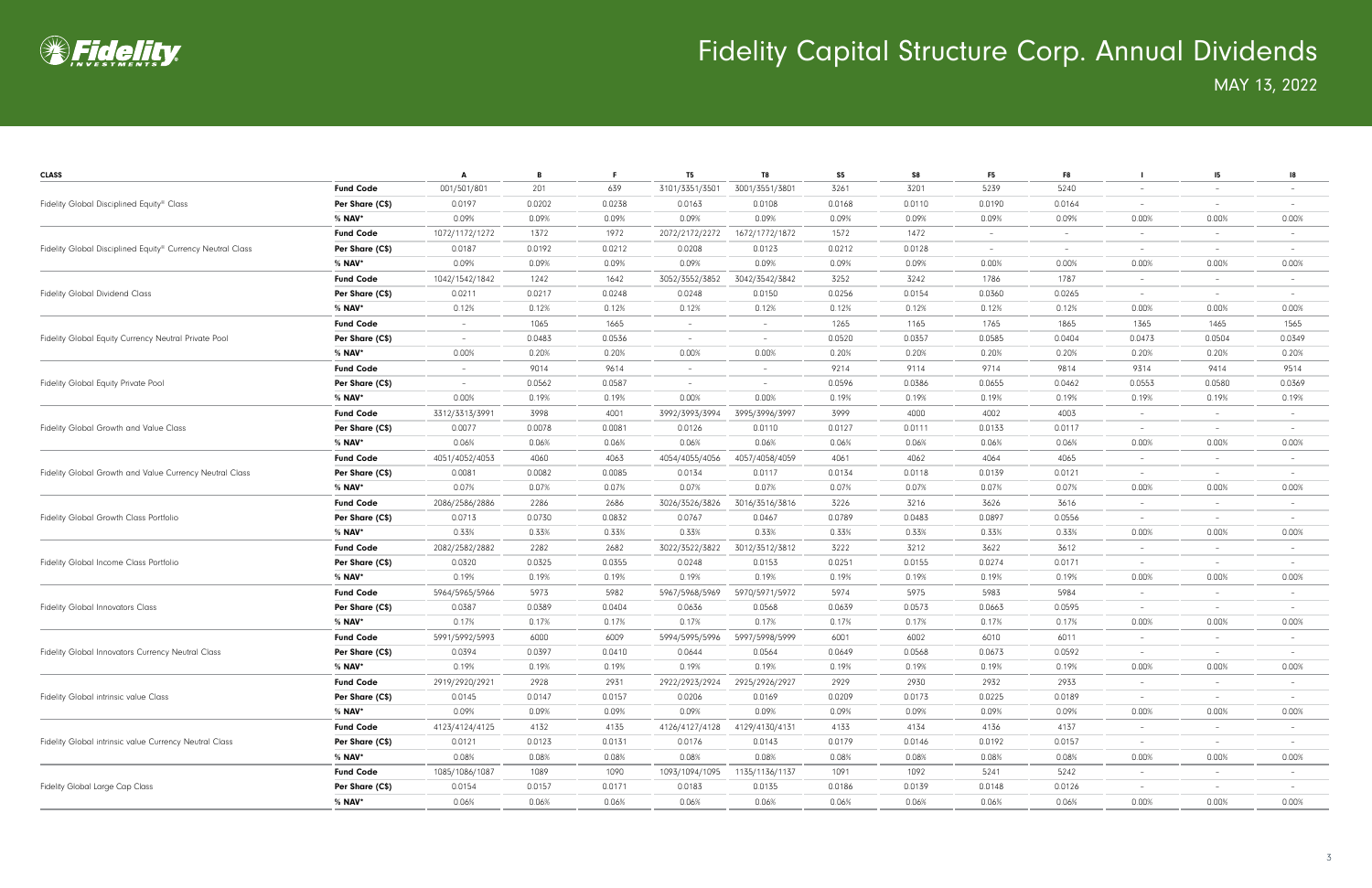

| <b>CLASS</b>                                                                                                                                                                                                                                                                               |                  | A                        | B      | F.     | T5                              | T8                       | S5                       | S8     | F <sub>5</sub>           | F8                              |                          | 15                                                                                                                                                                                                                                                                                               | 18                       |
|--------------------------------------------------------------------------------------------------------------------------------------------------------------------------------------------------------------------------------------------------------------------------------------------|------------------|--------------------------|--------|--------|---------------------------------|--------------------------|--------------------------|--------|--------------------------|---------------------------------|--------------------------|--------------------------------------------------------------------------------------------------------------------------------------------------------------------------------------------------------------------------------------------------------------------------------------------------|--------------------------|
|                                                                                                                                                                                                                                                                                            | <b>Fund Code</b> | 1173/1174/1175           | 1151   | 1153   | 1180/1181/1182                  | 1183/1184/1185           | 1154                     | 1161   | $\overline{\phantom{a}}$ | $\overline{\phantom{a}}$        |                          | $\overline{\phantom{a}}$                                                                                                                                                                                                                                                                         |                          |
| Fidelity Global Large Cap Currency Neutral Class<br><b>Fidelity Global Natural Resources Class</b><br><b>Fidelity Growth Class Portfolio</b><br>Fidelity Income Class Portfolio<br><b>Fidelity Insights Class</b><br>Fidelity Insights Currency Neutral Class                              | Per Share (C\$)  | 0.0122                   | 0.0125 | 0.0138 | 0.0144                          | 0.0112                   | 0.0146                   | 0.0115 | $\overline{\phantom{a}}$ | $\overline{\phantom{a}}$        |                          | $\overline{\phantom{a}}$                                                                                                                                                                                                                                                                         | $\overline{\phantom{m}}$ |
|                                                                                                                                                                                                                                                                                            | % <b>NAV</b> *   | 0.06%                    | 0.06%  | 0.06%  | 0.06%                           | 0.06%                    | 0.06%                    | 0.06%  | 0.00%                    | 0.00%                           | 0.00%                    | 0.00%                                                                                                                                                                                                                                                                                            | 0.00%                    |
|                                                                                                                                                                                                                                                                                            | <b>Fund Code</b> | 080/380/580              | 280    | 680    | $\overline{\phantom{a}}$        | $-$                      | $\overline{\phantom{a}}$ |        | $\overline{\phantom{a}}$ | $\hspace{0.1mm}-\hspace{0.1mm}$ |                          | $\sim$                                                                                                                                                                                                                                                                                           |                          |
|                                                                                                                                                                                                                                                                                            | Per Share (C\$)  | 0.2794                   | 0.2891 | 0.3558 | $\overline{\phantom{a}}$        | $-$                      | $\overline{\phantom{a}}$ |        | $\overline{\phantom{a}}$ | $\overline{\phantom{a}}$        | -                        | $\sim$                                                                                                                                                                                                                                                                                           | $\overline{\phantom{m}}$ |
|                                                                                                                                                                                                                                                                                            | % NAV*           | 0.72%                    | 0.72%  | 0.72%  | 0.00%                           | 0.00%                    | 0.00%                    | 0.00%  | 0.00%                    | 0.00%                           | 0.00%                    | 0.00%                                                                                                                                                                                                                                                                                            | 0.00%                    |
|                                                                                                                                                                                                                                                                                            | <b>Fund Code</b> | 2085/2585/2885           | 2285   | 2685   | 3025/3525/3825                  | 3015/3515/3815           | 3225                     | 3215   | 3625                     | 3615                            | $\sim$                   | $\sim$                                                                                                                                                                                                                                                                                           | $\overline{\phantom{a}}$ |
|                                                                                                                                                                                                                                                                                            | Per Share (C\$)  | 0.1227                   | 0.1246 | 0.1338 | 0.1319                          | 0.0899                   | 0.1343                   | 0.0915 | 0.1449                   | 0.1000                          | $\overline{\phantom{a}}$ | $\overline{\phantom{a}}$                                                                                                                                                                                                                                                                         |                          |
|                                                                                                                                                                                                                                                                                            | % NAV*           | 0.60%                    | 0.60%  | 0.60%  | 0.60%                           | 0.60%                    | 0.60%                    | 0.60%  | 0.60%                    | 0.60%                           | 0.00%                    | 0.00%                                                                                                                                                                                                                                                                                            | 0.00%                    |
|                                                                                                                                                                                                                                                                                            | <b>Fund Code</b> | 2081/2581/2881           | 2281   | 2681   | 3021/3521/382                   | 3011/3511/3811           | 3221                     | 3211   | 3621                     | 3611                            |                          | $\overline{\phantom{a}}$                                                                                                                                                                                                                                                                         |                          |
|                                                                                                                                                                                                                                                                                            | Per Share (C\$)  | 0.0590                   | 0.0599 | 0.0645 | 0.0445                          | 0.0280                   | 0.0453                   | 0.0285 | 0.0489                   | 0.0308                          | $\sim$                   | $\sim$                                                                                                                                                                                                                                                                                           | $\qquad \qquad -$        |
|                                                                                                                                                                                                                                                                                            | % <b>NAV</b> *   | 0.37%                    | 0.37%  | 0.37%  | 0.37%                           | 0.37%                    | 0.37%                    | 0.37%  | 0.37%                    | 0.37%                           | 0.00%                    | 0.00%                                                                                                                                                                                                                                                                                            | 0.00%                    |
|                                                                                                                                                                                                                                                                                            | <b>Fund Code</b> | 5482/5483/5484           | 5491   | 5494   | 5485/5486/5487                  | 5488/5489/5490           | 5492                     | 5493   | 5495                     | 5496                            |                          | $-$                                                                                                                                                                                                                                                                                              |                          |
|                                                                                                                                                                                                                                                                                            | Per Share (C\$)  | 0.0076                   | 0.0077 | 0.0081 | 0.0121                          | 0.0107                   | 0.0123                   | 0.0108 | 0.0129                   | 0.0114                          | -                        | $-$                                                                                                                                                                                                                                                                                              |                          |
|                                                                                                                                                                                                                                                                                            | % NAV*           | 0.04%                    | 0.04%  | 0.04%  | 0.04%                           | 0.04%                    | 0.04%                    | 0.04%  | 0.04%                    | 0.04%                           | 0.00%                    | 0.00%                                                                                                                                                                                                                                                                                            | 0.00%                    |
|                                                                                                                                                                                                                                                                                            | <b>Fund Code</b> | 5520/5521/5522           | 5529   | 5532   | 5523/5524/5525                  | 5526/5527/5528           | 5530                     | 5531   | 5533                     | 5534                            | $\overline{\phantom{a}}$ | $\sim$                                                                                                                                                                                                                                                                                           | $\overline{\phantom{0}}$ |
|                                                                                                                                                                                                                                                                                            | Per Share (C\$)  | 0.0074                   | 0.0074 | 0.0078 | 0.0118                          | 0.0103                   | 0.0119                   | 0.0103 | 0.0124                   | 0.0110                          | $\overline{\phantom{a}}$ | $\sim$                                                                                                                                                                                                                                                                                           |                          |
|                                                                                                                                                                                                                                                                                            | % <b>NAV</b> *   | 0.04%                    | 0.04%  | 0.04%  | 0.04%                           | 0.04%                    | 0.04%                    | 0.04%  | 0.04%                    | 0.04%                           | 0.00%                    | 0.00%                                                                                                                                                                                                                                                                                            | 0.00%                    |
|                                                                                                                                                                                                                                                                                            | <b>Fund Code</b> | 1063/1563/1863           | 1263   | 1663   | 3073/3573/3873                  | 3063/3563/3863           | 3273                     | 3263   | $\overline{\phantom{a}}$ | $\overline{\phantom{a}}$        |                          | $\overline{\phantom{a}}$                                                                                                                                                                                                                                                                         |                          |
| Fidelity International Disciplined Equity® Class                                                                                                                                                                                                                                           | Per Share (C\$)  | 0.0139                   | 0.0144 | 0.0162 | 0.0143                          | 0.0092                   | 0.0149                   | 0.0095 | $\sim$                   | $\sim$                          | $\overline{\phantom{a}}$ | $\sim$                                                                                                                                                                                                                                                                                           | $-$                      |
|                                                                                                                                                                                                                                                                                            | % <b>NAV</b> *   | 0.13%                    | 0.13%  | 0.13%  | 0.14%                           | 0.14%                    | 0.13%                    | 0.14%  | 0.00%                    | 0.00%                           | 0.00%                    | 0.00%                                                                                                                                                                                                                                                                                            | 0.00%                    |
|                                                                                                                                                                                                                                                                                            | <b>Fund Code</b> | 1071/1171/1271           | 1371   | 1971   | 2071/2171/2271                  | 1671/1771/1871           | 1571                     | 1471   | $\overline{\phantom{a}}$ | $\overline{\phantom{0}}$        |                          | $\sim$                                                                                                                                                                                                                                                                                           |                          |
| Fidelity International Disciplined Equity <sup>®</sup> Currency Neutral Class                                                                                                                                                                                                              | Per Share (C\$)  | 0.0221                   | 0.0226 | 0.0251 | 0.0243                          | 0.0162                   | 0.0251                   | 0.0166 | $\sim$                   | $\sim$                          | -                        | $\sim$                                                                                                                                                                                                                                                                                           |                          |
|                                                                                                                                                                                                                                                                                            | % NAV*           | 0.13%                    | 0.13%  | 0.13%  | 0.13%                           | 0.13%                    | 0.13%                    | 0.13%  | 0.00%                    | 0.00%                           | 0.00%                    | 0.00%                                                                                                                                                                                                                                                                                            | 0.00%                    |
| Fidelity International Equity Currency Neutral Private Pool<br>Fidelity International Equity Private Pool<br><b>Fidelity North American Equity Class</b><br>Fidelity Northstar <sup>®</sup> Class<br>Fidelity Northstar® Currency Neutral Class<br><b>Fidelity Small Cap America Class</b> | <b>Fund Code</b> | $\sim$                   | 1058   | 1658   | $\overline{\phantom{a}}$        | $-$                      | 1258                     | 1158   | 1758                     | 1858                            | 1358                     | 1458                                                                                                                                                                                                                                                                                             | 1558                     |
|                                                                                                                                                                                                                                                                                            | Per Share (C\$)  | $\overline{\phantom{a}}$ | 0.0143 | 0.0152 | $\overline{\phantom{a}}$        | $\overline{\phantom{a}}$ | 0.0146                   | 0.0103 | 0.0162                   | 0.0116                          | 0.0135                   | 0.0141                                                                                                                                                                                                                                                                                           | 0.0100                   |
|                                                                                                                                                                                                                                                                                            | % <b>NAV</b> *   | 0.00%                    | 0.09%  | 0.09%  | 0.00%                           | 0.00%                    | 0.09%                    | 0.09%  | 0.09%                    | 0.09%                           | 0.09%                    | 0.09%                                                                                                                                                                                                                                                                                            | 0.09%                    |
|                                                                                                                                                                                                                                                                                            | <b>Fund Code</b> |                          | 9013   | 9613   |                                 |                          | 9213                     | 9113   | 9713                     | 9813                            | 9313                     | 9413<br>0.0167<br>0.09%<br>$\sim$<br>$\overline{\phantom{0}}$<br>0.00%<br>$\sim$<br>$\sim$<br>$\overline{\phantom{a}}$<br>$\sim$<br>0.00%<br>$\overline{\phantom{a}}$<br>$\sim$<br>$\sim$<br>$ \,$<br>0.00%<br>$\overline{\phantom{a}}$<br>$\sim$<br>$\sim$<br>$\overline{\phantom{a}}$<br>0.00% | 9513                     |
|                                                                                                                                                                                                                                                                                            | Per Share (C\$)  | $\sim$                   | 0.0167 | 0.0170 | $\hspace{0.1mm}-\hspace{0.1mm}$ | $-$                      | 0.0171                   | 0.0112 | 0.0183                   | 0.0123                          | 0.0163                   |                                                                                                                                                                                                                                                                                                  | 0.0109                   |
|                                                                                                                                                                                                                                                                                            | % <b>NAV</b> *   | 0.00%                    | 0.09%  | 0.09%  | 0.00%                           | 0.00%                    | 0.09%                    | 0.09%  | 0.09%                    | 0.09%                           | 0.09%                    |                                                                                                                                                                                                                                                                                                  | 0.09%                    |
|                                                                                                                                                                                                                                                                                            | <b>Fund Code</b> | 3469/3470/3471           | 3478   | 3481   | 3472/3473/3474                  | 3475/3476/3477           | 3479                     | 3480   | 3482                     | 3483                            |                          |                                                                                                                                                                                                                                                                                                  |                          |
|                                                                                                                                                                                                                                                                                            | Per Share (C\$)  | 0.0846                   | 0.0857 | 0.0910 | 0.1257                          | 0.1008                   | 0.1272                   | 0.1026 | 0.1359                   | 0.1116                          |                          |                                                                                                                                                                                                                                                                                                  |                          |
|                                                                                                                                                                                                                                                                                            | $%$ NAV*         | 0.45%                    | 0.45%  | 0.45%  | 0.45%                           | 0.45%                    | 0.45%                    | 0.45%  | 0.45%                    | 0.45%                           | 0.00%                    |                                                                                                                                                                                                                                                                                                  | 0.00%                    |
|                                                                                                                                                                                                                                                                                            | <b>Fund Code</b> | 301/510/810              | 210    | 610    | 3050/3550/3850                  | 3010/3510/3810           | 3250                     | 3210   | 1790                     | 1791                            |                          |                                                                                                                                                                                                                                                                                                  | $\overline{\phantom{a}}$ |
|                                                                                                                                                                                                                                                                                            | Per Share (C\$)  | 0.0592                   | 0.0607 | 0.0704 | 0.0367                          | 0.0238                   | 0.0375                   | 0.0244 | 0.0503                   | 0.0401                          |                          |                                                                                                                                                                                                                                                                                                  |                          |
|                                                                                                                                                                                                                                                                                            | % <b>NAV</b> *   | 0.18%                    | 0.18%  | 0.18%  | 0.18%                           | 0.18%                    | 0.18%                    | 0.18%  | 0.18%                    | 0.18%                           | 0.00%                    |                                                                                                                                                                                                                                                                                                  | 0.00%                    |
|                                                                                                                                                                                                                                                                                            | <b>Fund Code</b> | 1280/1281/1282           | 1283   | 1284   | 1290/1291/1292                  | 1293/1294/1295           | 1285                     | 1286   | 1792                     | 1793                            |                          |                                                                                                                                                                                                                                                                                                  |                          |
|                                                                                                                                                                                                                                                                                            | Per Share (C\$)  | 0.0343                   | 0.0349 | 0.0383 | 0.0393                          | 0.0278                   | 0.0401                   | 0.0286 | 0.0432                   | 0.0355                          |                          |                                                                                                                                                                                                                                                                                                  | $-$                      |
|                                                                                                                                                                                                                                                                                            | % <b>NAV</b> *   | 0.17%                    | 0.17%  | 0.17%  | 0.17%                           | 0.17%                    | 0.17%                    | 0.17%  | 0.17%                    | 0.17%                           | 0.00%                    |                                                                                                                                                                                                                                                                                                  | 0.00%                    |
|                                                                                                                                                                                                                                                                                            | <b>Fund Code</b> | 074/574/874              | 274    | 674    | 1710/1711/1712                  | 1713/1714/1715           | 1716                     | 1717   | 1718                     | 1719                            |                          |                                                                                                                                                                                                                                                                                                  |                          |
|                                                                                                                                                                                                                                                                                            | Per Share (C\$)  | 0.0145                   | 0.0149 | 0.0185 | 0.0118                          | 0.0093                   | 0.0120                   | 0.0096 | 0.0133                   | 0.0107                          |                          |                                                                                                                                                                                                                                                                                                  |                          |
|                                                                                                                                                                                                                                                                                            | $%$ NAV*         | 0.04%                    | 0.04%  | 0.04%  | 0.04%                           | 0.04%                    | 0.04%                    | 0.04%  | 0.04%                    | 0.04%                           | 0.00%                    |                                                                                                                                                                                                                                                                                                  | 0.00%                    |